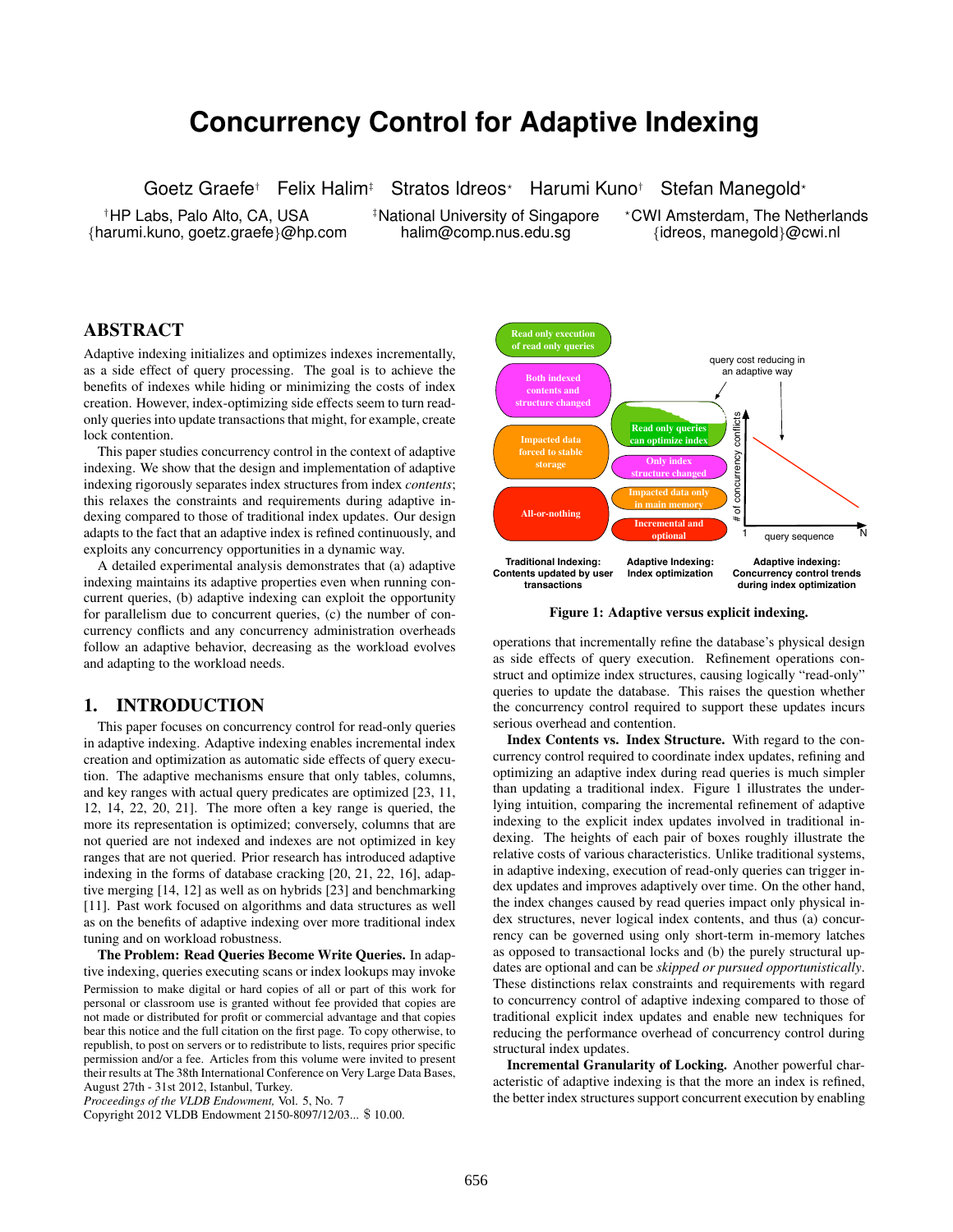a finer granularity of locking. That is to say, refinements to an index's structure enables updates to acquire increasingly precise locks. This effect is shown in the right part of Figure 1, which illustrates the number of conflicts decreasing as the workload sequence evolves. Thus, as in query processing, concurrency control for adaptive indexing dynamically adapts to the running workload.

Contributions. The current paper explores and proposes techniques for concurrency control that reduce the overhead imposed by adaptive indexing on read-only query execution to negligible levels. More specifically, we show the following:

- Adaptive indexing maintains its adaptive properties during the execution of concurrent queries.
- *•* Concurrency conflicts adaptively decrease as adaptive indexing adjusts to the running workload.
- *•* Adaptive indexing can exploit concurrent queries to increase parallelism.

In this paper, we focus on logically "read-only" queries that update the index only as a side effect of processing. We note that update algorithms for adaptive indexing have already been studied in [22] and that read-write conflicts in concurrent access can be resolved with the techniques reported here with minor modifications.

Paper Organization. Section 2 places this effort into the context of prior work. Section 3 discusses how adaptive indexes perform purely structural and opportunistic changes, relaxing constraints and requirements and thus enabling new techniques such as incremental locking and adaptive early termination. Sections 4 and 5 look at two concrete examples of how these new techniques can be applied using different adaptive indexing methods. Then, Section 6 presents a detailed experimental analysis over a column-store system, demonstrating that any concurrency control overheads are minimal and that they adapt to the workload. Finally, Section 7 previews our ongoing work and Section 8 presents a summary and discusses conclusions.

### 2. PRIOR WORK

Many prior index tuning and management approaches focus on optimizing decisions related to the management of full index structures that cover all key ranges [3, 4, 5, 17, 19, 2, 29]. Some recognize that some data items are more heavily queried than others and support partial indexes [27, 31], while others recognize that not all decisions about index selection can be taken up front and provide online indexing features [2, 29]. In either case, explicitly creating and refining index structures using independent operations, as opposed to as a side effect of query processing, does not impose additional concurrency overhead upon the processing of read-only queries; full or partial indexes are created either up front or periodically, interleaving query execution.

The defining characteristic of adaptive indexing is that indexes are created and refined *incrementally and continuously* as a side effect of query processing. This brings automatic adaptation of the physical design to the workload, but also introduces concurrency control issues during (adaptive) indexing. Although recent surveys on concurrency control and recovery [8, 10] cover these topics for B-tree indexes and have influenced our research, to our knowledge the present paper is the first to focus explicitly on how adaptive indexing mechanisms can support the transactional guarantees of the underlying database management system, without imposing undue overhead on the processing of read-only queries.

Below, we describe a variety of adaptive indexing, or adaptiveindexing-like, mechanisms.

Database Cracking. "Database cracking" pioneered focused, incremental, automatic optimization of the representation of a data collection — the more frequently a key range is queried, the more its representation is optimized for future queries [20, 21, 22, 16, 24]. As its name suggests, database cracking splits an array of values into increasingly refined partitions. One can think of it as an incremental quicksort where each query may result in a partitioning step. Index optimization is entirely automatic and occurs as a side effect of queries over key ranges not yet fully optimized.

For example, Figure 2 shows data being loaded directly, without sorting, into an unsorted array. A read-only query on the range "d – i" then arrives. As a side effect of answering that query, the array is split into three partitions: (1) keys before 'd'; (2) keys that fall between 'd' and 'i'; and (3) keys after 'i'. Then a new query with range boundaries 'f' and 'm' is processed. The values in partition (1) can be ignored, but partitions (2) and (3) are further cracked on keys 'f' and 'm', respectively. Subsequent queries continue to partition these key ranges until the structures have been optimized for the current workload.

Adaptive Merging. Inspired by database cracking, "adaptive merging" also refines index structures during query processing [12, 14]. While database cracking resembles an incremental quicksort, with each query resulting in at most two partitioning steps, adaptive merging resembles an incremental external merge sort. In adaptive merging, the first query with a predicate against a given column produces sorted runs. Each subsequent query against that column then applies at most one additional merge step to each record in the desired key range. All records in other key ranges are left in their initial or current places. As with database cracking, this merge logic takes place as a side effect of query execution.

For example, Figure 3 shows an initial read-only query that creates equally-sized partitions and sorts them in memory to produce four sorted runs. While a second query with range boundaries 'd' and 'i' is processed, relevant values would be retrieved (via index lookup because the runs are sorted) and merged out of the runs and into a "final" partition. Similarly, results from a third query with range boundaries 'f' and 'm' are merged out of the runs and into the final partition. Subsequent queries continue to merge results from the runs until the "final" partition has been fully optimized for the current workload.

Hybrid Adaptive Indexing. Database cracking and adaptive merging have distinct strengths; our adaptive indexing "hybrid" approach brings together both sets of strengths in the context of an inmemory column store [23]. Each step of database cracking is like a single step in a quicksort, whereas the first step of adaptive merging creates runs, which subsequent steps merge. Thus, database cracking enjoys a low initialization cost, but converges relatively slowly, whereas adaptive merging has a relatively high initialization cost but converges quickly to an optimally-refined index.

Our hybrid adaptive indexing algorithms apply different refinement strategies to initial versus final partitions, exploiting the insight that in adaptive merging, once a given range of data has moved out of initial partitions and into final partitions, the initial partitions will never be accessed again for data in that range. A final partition, on the other hand, is searched by every query, either because it contains the results or else because results are moved into it. Therefore, effort that refines an initial partition is much less likely to "pay off" than the same effort invested in refining a final partition.

The hybrid algorithms combine the advantages of adaptive merging and database cracking, while avoiding their disadvantages: *fast convergence, but without the burden of fully-sorting the initial partitions.* For example, Figure 4 shows an initial read-only query that creates four equally-sized unsorted initial partitions. While a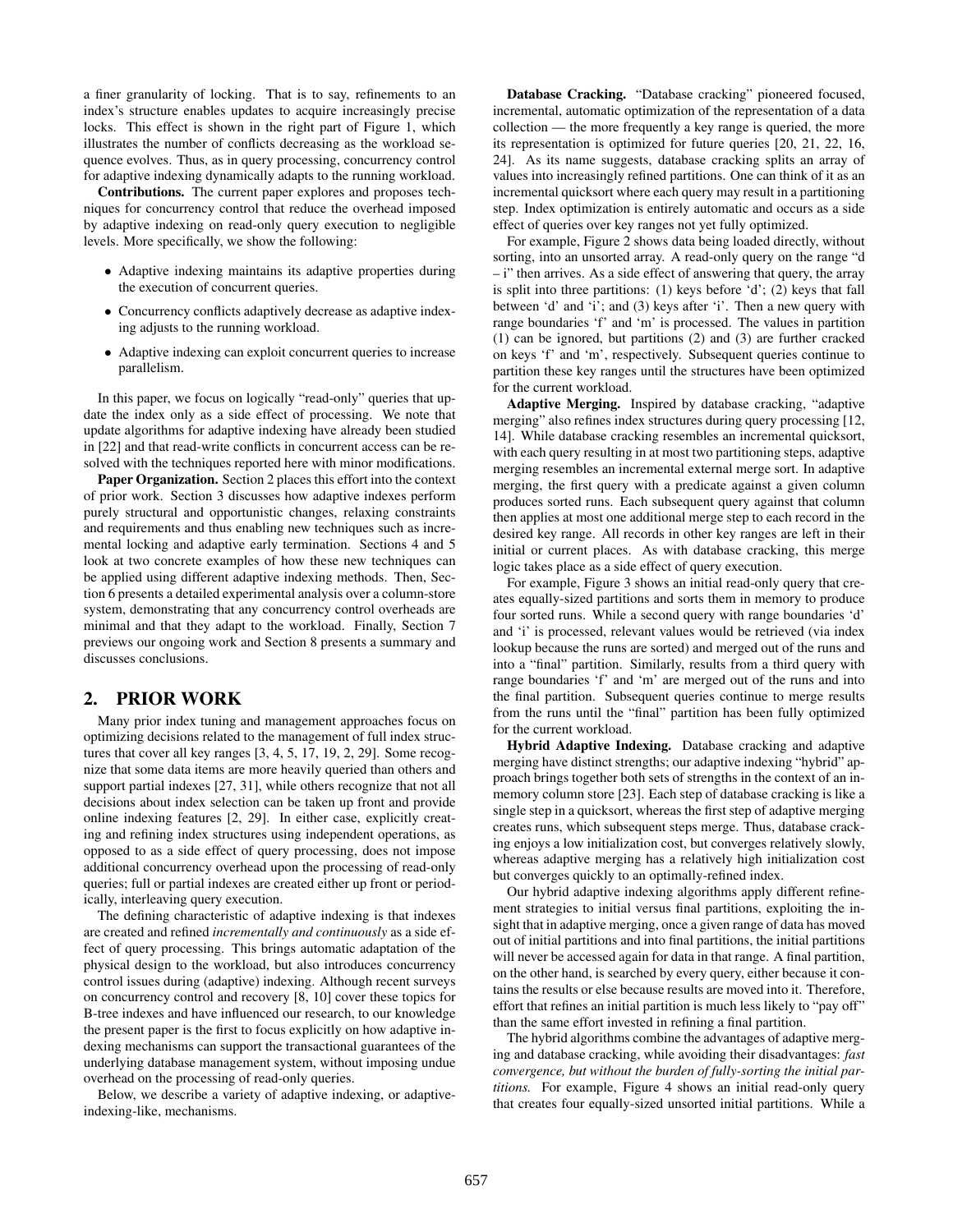

Figure 2: Database cracking.

bcehnouy gjlqtuwz deikmorv aafipsx where … between 'd' and 'i' where ... between 'f' and 'm hbnecoyulzqutgjwvdokimreapxafsi **data loaded into initial partitions; sorted in-memory** hii bcnouy jlqtuwz kmorv aapsx  $\begin{array}{lll} \frac{1 \texttt{i} \texttt{j} \texttt{k} \texttt{l} \texttt{m}}{1 \texttt{m}} & \frac{1 \texttt{d} \texttt{c} \texttt{m}}{1 \texttt{m}} & \frac{1 \texttt{d} \texttt{k} \texttt{l}}{1 \texttt{m}} & \frac{1 \texttt{d} \texttt{k}}{1 \texttt{m}} \end{array}$ **final partition #1 #2 #3 #4 #1 #2 #3 #4**  $\frac{1}{2}$  **final** partition orv aapsx

Figure 3: Adaptive merging.

second query with range boundaries 'd' and 'i' is processed, each initial partition is cracked on the query's boundaries, and the requested values are merged out of the initial partitions and into a sorted "final" partition. Similarly, from a third query with range boundaries 'f' and 'm', the initial partitions that hold relevant values are cracked, and the result values are merged out of the initial partitions and into the final partition. Subsequent queries continue to crack initial partitions and merge results from them until the "final" partition has been fully optimized for the current workload.

Soft Indexes. "Soft indexes" automatically and autonomously manage indexes in response to a workload [25]. Like the monitorand-tune approaches, this approach continually collects statistics for recommended indexes and periodically and repeatedly automatically solves the index selection problem. Unlike typical monitorand-tune approaches and like adaptive indexing approaches, [25] then generates (or drops) the recommended indexes as a part of query processing. Unlike adaptive indexing approaches like database cracking and adaptive merging, however, neither index recommendation nor creation is incremental; explicit statistics are kept and each recommended index is created and optimized to completion (although the command might be deferred). Although we recognize soft indexes as kin to database cracking and adaptive merging, in the remainder of this paper we focus upon the latter, i.e., incremental and adaptive indexing methods.

### 3. APPROACH

While our prior work on adaptive indexing [11, 12, 14, 20, 21, 22, 16, 23, 24] has focused on data structures and algorithms, transactional guarantees are also required for integration of new techniques into a database management system. We are informed by recent surveys on concurrency control and recovery [8, 10] that cover these topics for B-tree indexes. The transactional ACID guarantees include (failure) atomicity, consistency, isolation (synchronization atomicity), and durability. Database systems usually implement recovery (failure atomicity, durability) by write-ahead logging and concurrency control (synchronization atomicity) by locking and latching.

Adaptive indexing introduces new potential states to the index life cycle. The diagram in Figure 5 compares the relationship between index states in traditional online index operations versus in adaptive indexing. State 2 is invisible and of very short duration in most systems. An exception is Microsoft SQL Server, where this state is called a "disabled index". In State 3, the index is partially populated, i.e., it contains fewer index entries than there are rows in the underlying table, but the index is fully optimized. That is, those key ranges already in the index are in their final position within the index. Table and index can be updated (that's the "online" aspect of traditional online index creation) but the index cannot be used for search during query processing.

Adaptive indexing refinements take place in State 4, where the index is fully populated but not fully optimized. In other words, all



hbnecoyulzqutgjwvdokimreapxafsi **data loaded into initial partitions, without sorting**

<u>hbnecoy</u> |lzqutgjw| <mark>vdokimre</mark> |apxafsi

**1 2 3 4**

## $1 \rightarrow 2 \text{K} \equiv 35$ 3 States 14

- 1. Index does not exist
- 2. Index is in the catalogs but does not contain any records
- 3. Partial index in a traditional online index operation
- 4. Partially optimized index in adaptive indexing
- 5. Finished index fully populated and fully optimized Figure 5: Traditional online vs. adaptive indexing.

index entries exist but not yet in their final position. In this state, the fully populated, partially optimized index is available for both readonly query processing and read-write update processing, whereas the partially populated, fully optimized partial index in online index creation requires effort in all updates but does not contribute to read-only query processing. Optimization of the index is left to future query execution and will affect only those index entries relevant to actual queries, i.e., key ranges in actual predicates. Optimization of other key ranges is deferred until relevant queries are encountered, possibly indefinitely. A single user transaction might encounter multiple such cases, e.g., querying and updating multiple key values in a single index which is being optimized by adaptive indexing techniques.

Fundamentally, two factors mitigate the concurrency control overhead that adaptive indexing incurs when executing queries that are logically "read-only" but which refine index data structures. First, with read-only queries, adaptive indexing performs only *structural* modifications to the physical representation of the index, leaving the logical *contents* of the index unmodified. This separation between user data and system state is very powerful and gives the system transactions of adaptive indexing independence from user transactions, even if they run within the same execution thread. For example, if the user transaction rolls back for some reason, there is no need to reverse the index optimization already achieved. More subtly, the user transaction (and its query) might run in a low transaction isolation level, e.g., read committed, whereas the index optimization must achieve complete correctness and synchronization atomicity with respect to all other transactions active in the system.

Second, the adaptation of index data structures to conform to the current workload enables the automatic and dynamic adaptation of the lock granularity of locks needed to coordinate structural changes. That is, as the workload progresses and the physical data structures become increasingly refined, not only do structural changes become less likely, but also the objects locked by refinement operations become increasingly finer-grained, reducing the likelihood of contention.

### 3.1 Locks vs. Latches

The usual understanding of physical data independence focuses on tables and indexes. In addition, some data structures such as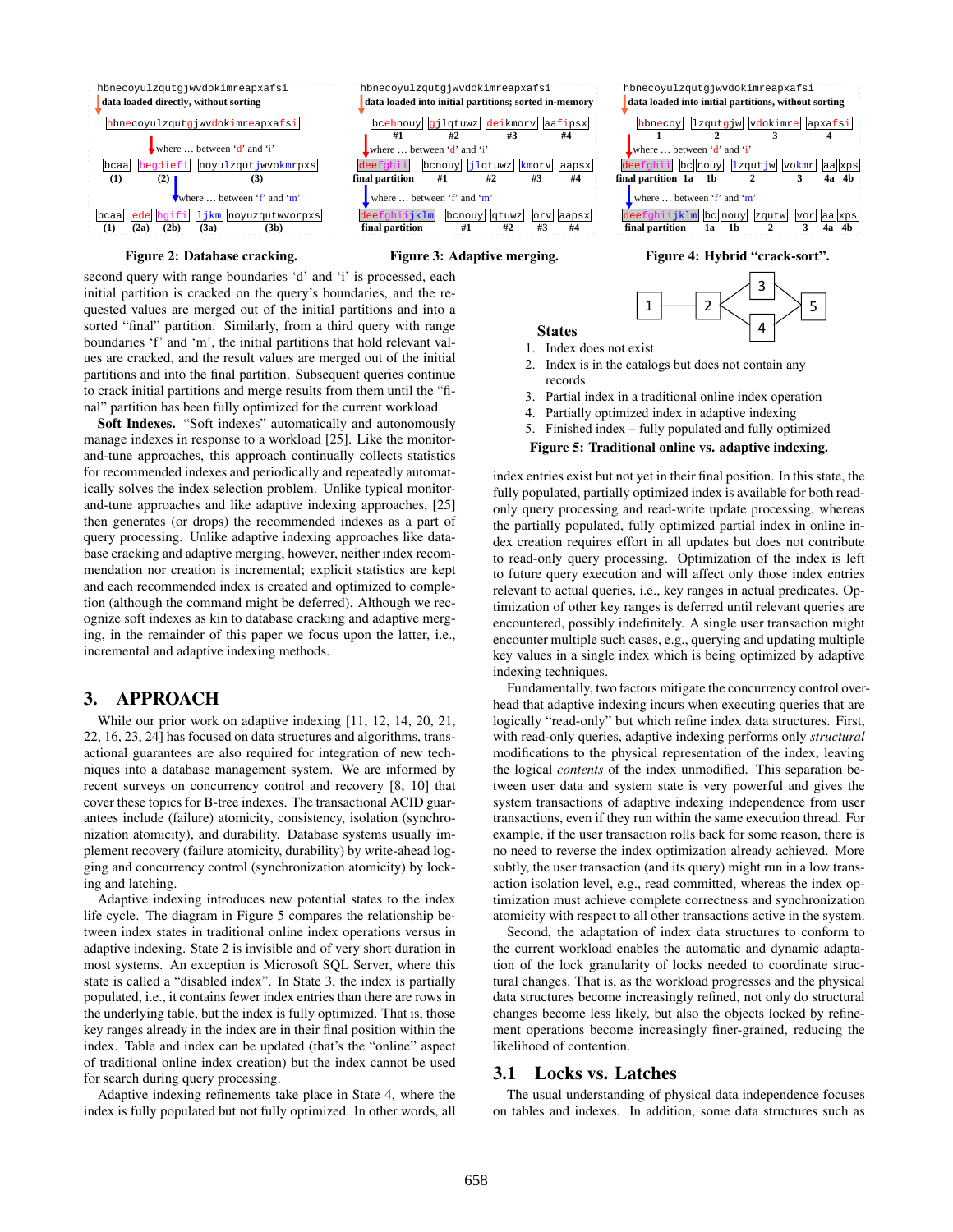B-trees (and their variants) permit multiple representations for the same logical index contents. For example, a B-tree node may be compressed (shortened records) or compacted (no free space fragmentation), it may contain "pseudo-deleted" "ghost" records (left by a deletion), etc. Similarly, boundary keys between nodes might be chosen by record count or by byte count, by length of the separator key [1], by desired "fill factor" (e.g., 90% during database loading), etc.

| таніе т. тоску апи такшем. |                           |                    |
|----------------------------|---------------------------|--------------------|
|                            | index <i>Locks</i>        | Latches            |
| Separate                   | User transactions         | <b>Threads</b>     |
| Protect                    | Database contents         | In-memory          |
|                            |                           | data structures    |
| During                     | Entire transactions       | critical sections  |
| Modes                      | Shared, exclusive         | Reads, writes,     |
|                            | update, intention,        | (perhaps) update   |
|                            | escrow, schema, etc.      |                    |
| Deadlock                   | Detection & resolution    | Avoidance          |
| by                         | Analysis of the           | Coding discipline, |
|                            | waits-for graph, timeout, | "lock leveling"    |
|                            | transaction abort.        |                    |
|                            | partial rollback,         |                    |
|                            | lock de-escalation        |                    |
| Kept in                    | Lock manager's            | Protected          |
|                            | hash table                | data structure     |

Table 1: Locks and latches.

The separation between logical index contents and physical data structure or representation affects the mechanisms used to enact their concurrency control. Locks separate transactions and protect logical contents, including the empty gaps between existing keys in serializable key range locking, whereas latches separate threads and protect data structures present in memory. Table 1, taken from [8], summarizes their differences. The crucial enabler is the separation of logical contents and physical structure.

### 3.2 Hierarchical and Incremental Locking

In traditional systems, the granularity of locking is fixed over time — multiple granularity choices may be available, but once chosen, remains fixed for the system as a whole. For example, a workload made up of a multitude of concurrent small transactions might use fine-grained locking of individual keys, whereas coarser locks would enable large transactions to lock large ranges of keys efficiently without having to acquire a multitude of locks.

In order to reduce the number of locks required, hierarchical locking within an index can be employed. Hierarchical locking is a special case of multi-granularity locking that enables multitudes of small and large transactions to execute concurrently [7]. The key idea of hierarchical locking is that database objects must be locked according to their containment hierarchies. For example, a transaction that wanted to lock a leaf page in a B-tree index would first acquire a read lock on the table or view, then lock the index or index partition, and then finally lock the page. Multiple transactions could thus concurrently lock various leaves, and a subsequent large transaction could easily identify whether it can lock a partition without having to check each individual leaf's status.

Several designs for hierarchical locking in index exist, e.g., key range locking on separator keys within a B-tree index or on key prefixes of various lengths [7]. For example, if the artificial leading key field in a partitioned B-tree is a 4-byte integer, Tandem's "generic lock" applied to the 4-byte prefix effectively locks an entire partition [7, 28].

Hierarchical locking is limited to a pre-defined hierarchy of data structures, e.g., key, page, and index. The key idea of incremental locking is that the lock granularity can be changed dynamically, to adapt to the current workload. For example, given a workload that consists entirely of a multitude of small transactions in the morning and then shifts in the afternoon to eventually consist entirely of key range operations, an incremental locking system would automatically and dynamically shift from locking individual keys to locking key ranges. The partitions created by database cracking are naturally conducive to incremental locking, in that the partitions created as a side effect of index refinement also represent sub-objects that can then be locked by subsequent operations.

### 3.3 Concurrency Control

The following focuses on a single-threaded query with index optimization and on concurrency control with respect to other queries. This scenario is particularly relevant with regard to State 4 as shown in Figure 5, where an index has been created and added to the catalogs, but the index has not yet been fully optimized for this workload, so queries may still result in updates to index structures.

Concurrency Control by Latching. Since index optimization affects only index structure, not logical index contents, the thread and system transaction performing the index reorganization may rely entirely on latches. There is no need for acquisition of any locks, although it is required to verify that no concurrent user transaction holds conflicting locks. The latches (on index pages) are retained during a quick burst of reorganization activity; as in standard system designs, user transactions cannot request locks on a page or on key values within an index page without first acquiring the latch on the page.

Conflict Avoidance. Index reorganization in adaptive indexing is *optional*. Adaptive indexing treats each read query as an opportunity to improve the physical design. All actions are optional, as adaptive indexing inherently operates on incomplete, not fully optimized indexes. In other words, if an individual query fails to optimize the index, some other query will do so soon thereafter if necessary — and the bigger the potential impact of the refinement action, the more likely that it will eventually take place. Thus, if a query intends to optimize an index but finds that some concurrent user transaction holds conflicting locks, the query can simply forgo the index optimization.

Early Termination. Some forms of adaptive indexing can terminate an optimization step at any time yet leave behind a consistent and searchable index, which subsequent queries and their side effects may optimize further. Thus, if a user transaction attempts to access pages latched by an active system transaction performing index optimization, the system transaction may terminate instantly, release its exclusive latches, or downgrade them to shared latches, permitting the concurrent user query to proceed.

Implicit Multi-version Concurrency Control Finally, adaptive indexing lends itself naturally to multi-version concurrency control. Because index structures are independent from contents, two transactions may each operate upon their own copy of a contended index structure, which may be assigned version numbers.

### 3.4 Summary

In summary, efficient concurrency control requires strict separation of logical index contents and physical index structure. Reorganization of an index, whether database cracking or adaptive merging, does not affect its logical contents. Thus, index optimization can avoid user transactions and locks. Instead, it can rely on system transactions, latches, and many small transactions with low overheads for invocation and commit processing. These system transactions must respect existing locks held by user transactions but the system transactions have no need to acquire and retain locks.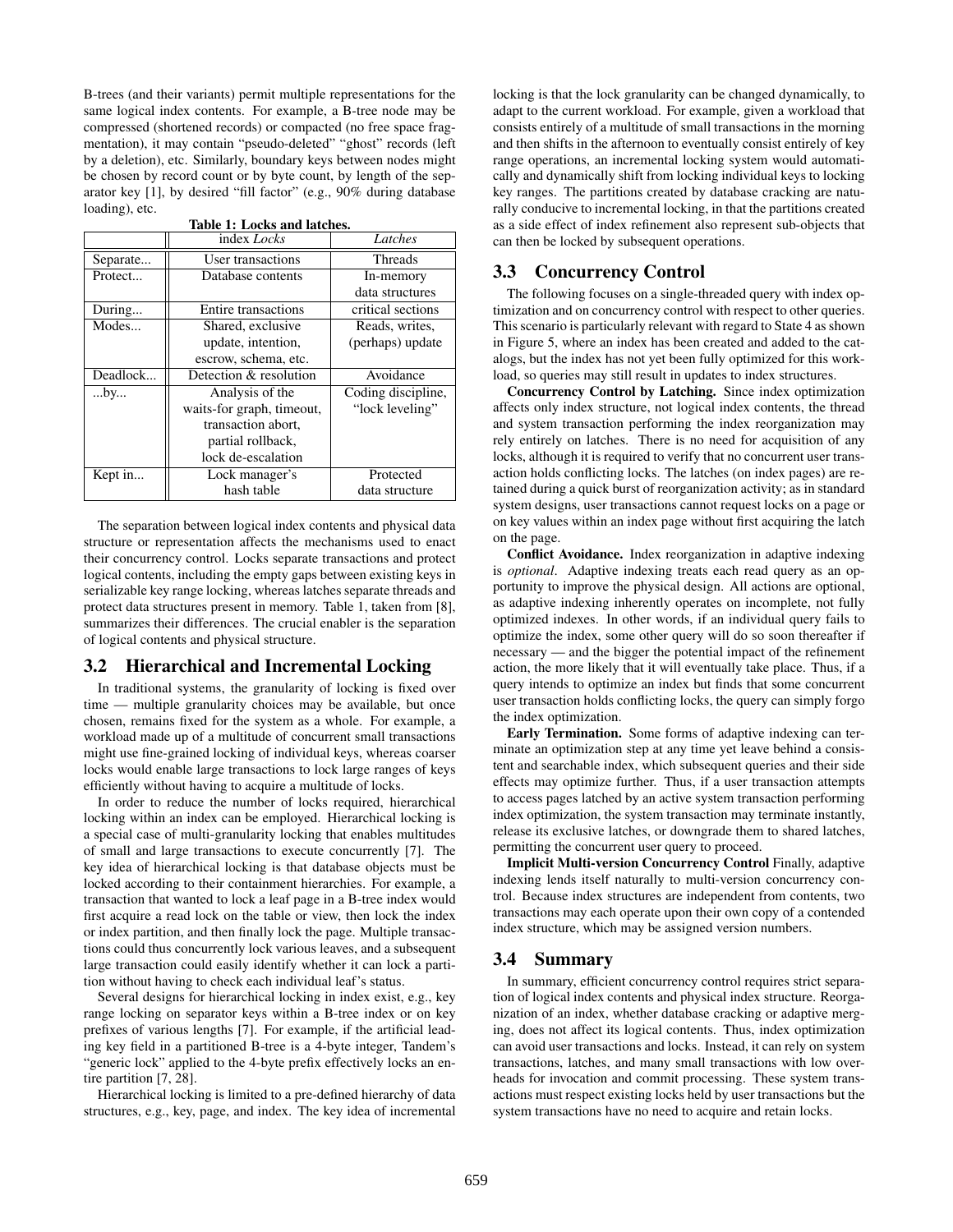Moreover, some optimizations are specific to contents-neutral index operations. In case of concurrency contention, a system transaction may simply stop, commit work already completed, and defer further planned work to a subsequent system transaction. We are currently considering whether these properties are more general, e.g., apply to all system transactions, not only index optimization in adaptive indexing techniques.

### 4. ADAPTIVE INDEXING IN B-TREES

The proposed data structure for the adaptive merging is a partitioned B-tree, which is a traditional B-tree index with an artificial leading key field that captures partition identifiers [6]. Therefore, many techniques designed for B-tree indexes can be used, not only with respect to data structures, storage management, etc. but also with respect to concurrency control.

### 4.1 Partitioned B-tree

Partitioned B-trees are an ideal foundation for adaptive indexing as realized by adaptive merging. There are three differences between a partitioned B-tree and a B-tree partitioned in a traditional parallel database management system. First, a partitioned B-tree is a single B-tree, whereas a traditional partitioned index employs a B-tree per partition. Second, partitions in a traditional partitioning scheme are listed in the database catalogs, whereas a partitioned B-tree contains multiple partitions simply by means of distinct values in the artificial leading key field. Third, partitions in a traditional partitioning scheme require catalog updates with the attendant concurrency control protocols, e.g., exclusive locks on data and metadata of a table, whereas partitions in a partitioned B-tree appear and disappear simply by insertion and deletion of records with appropriate values in the artificial leading key field. Each individual B-tree in a traditional partitioning scheme might actually be a partitioned B-tree in order to support efficient index creation and incremental loading.

### 4.2 Transactions and Partitioned B-trees

Transactional guarantees in adaptive merging rely on combining partitioned B-trees with the techniques outlined in Section 3. Partitioned B-trees can capture a wide variety of intermediate states during external merge sort and during B-tree creation, enabling simple and efficient implementations of adaptive merging

As B-trees, they can inherit proven concepts and implementation techniques for concurrency control. One significant advantage of this is that index creation and reorganization don't require logging detailed index contents.

Moreover, adaptive indexing focuses on optional indexes, i.e., those neither created nor prohibited by a tuning tool or a database administrator. Such indexes can be dropped at any time. Recreation of such an index can exploit knowledge gained during earlier query execution. The side effects of earlier queries may be re-created in the new index even without merging.

Finally, no query relies on a specific earlier query sequence or specific optimization or completion of the B-tree index. Thus, several techniques for efficient concurrency control rely on interpreting any requested index optimization as optional. For even more flexibility, input and output pages in merge steps can enable multiversion concurrency control sufficient to separate read-only queries and queries with index optimization as side effect.

If adaptive indexing is implemented with partitioned B-trees and thus traditional B-tree indexes, concurrency control and recovery can rely on the techniques explored in earlier research and development, e.g., [10, 8, 15, 18]. In the following, we point out specific techniques that enable B-tree-specific adaptive indexing, exemplified by adaptive merging, with low overhead and low contention.

Like other forms of adaptive indexing, adaptive merging relies on a form of differential files [30] for high update rates. In a partitioned B-tree, multiple new partitions might be created during a single load operation. Typically, the size of each new partition is equal to (or twice) the size of the memory available for sorting arriving records. In the context of adaptive indexing, updates and deletions may be applied immediately in place or they may be deferred by insertion of "anti-matter" (deletion markers), which are used routinely in online index creation and in incremental maintenance of materialized views [9]. Insertions may be collected in new partitions within the partitioned B-tree or they may be applied to an existing partition. New partitions seem more appropriate for key ranges not yet optimized (remaining in initial partitions created during index creation), whereas immediate maintenance of an existing partition seems more appropriate for fully optimized key ranges (merged into a single partition during earlier query processing with side effects).

In a partitioned B-tree, each initial run forms its own partition. Similarly, when partitions are merged, the results form a new partition. Partition contents are managed using a table of content data structure. Earlier work has proposed alternative data structures for the table of contents [13].

Many techniques for concurrency control, logging, and recovery have been developed in the context of B-tree indexes [26, 8, 9, 10]. Not surprisingly, most of the new techniques in Section 3 immediately apply to adaptive merging within partitioned B-trees.

### 4.3 Concurrency control

Early research on concurrency control in B-trees failed to separate short-term protection of the data structure versus long-term protection of B-tree contents. The distinctions of contents versus representation, user transactions versus system transactions, locks versus latches, etc. are now standard in sophisticated B-tree implementations. Key range locking for leaf keys is also standard, and key range locking for separator keys explicitly relies on the structure of B-trees. Thus, all these techniques immediately apply to adaptive merging implemented with partitioned B-trees.

A partitioned B-tree is a valid B-tree index, with respect to both contents and representation, independent of the merge steps completed. Records may freely move among partitions. The original partitioned B-trees [6] exploited this property in various ways. It can also be exploited for concurrency control in adaptive merging. In particular, concurrency control conflicts can be avoided or resolved by instantly committing an active merge step and its result.

Finally, merge steps take records from many existing B-tree pages and write new pages in a new B-tree partition. These separate sets of pages readily enable a limited form of multi-version concurrency control, with shared access to the old pages and exclusive access to the new pages until they are committed.

### 5. ADAPTIVE INDEXING FOR COLUMN-ORIENTED DATABASES

In this section, we study the implications of concurrency control for adaptive indexing in a column-store environment. Adaptive indexing was originally proposed as a column-store-specific index mechanism in the form of database cracking [20] and has subsequently evolved to further column-specific refinements such as sideways cracking [22] and hybrid adaptive indexing techniques [23]. Given that the same core principles apply for all adaptive indexing methods, for simplicity of presentation, our discussion fo-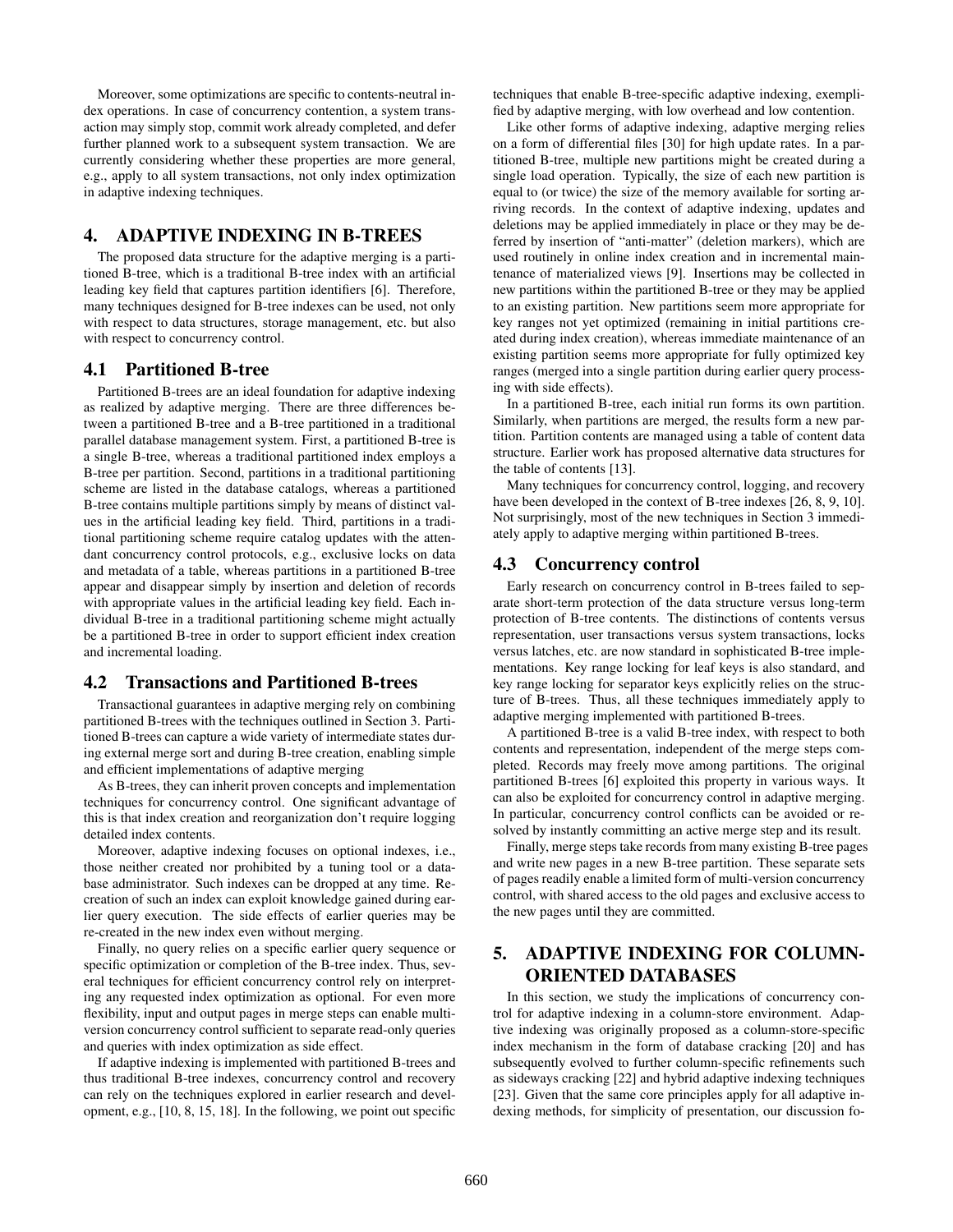

cuses mainly on selection cracking [20] (see also last part of Sec-

#### 5.1 Column-oriented Storage and Access

tion 5 and Section 7 for more discussion on this).

The storage and access patterns significantly affect the way concurrency conflicts appear and how they can be resolved. In a columnstore system, data is stored one column at a time; every attribute of a table is stored separately as a dense array. This representation is the same both in memory and on disk. All columns of the same table are aligned which allows for efficient positional access to collect all values of a given tuple. For example, all attribute values of tuple *i* of table *R* appear in the "*i*-th" position in their respective column. Such an example is shown in the left part of Figure 6.

During query processing, the system accesses one column at a time in a bulk processing mode. The right part of Figure 6 shows the steps of evaluating a simple select-project query in a columnstore system. It first evaluates the complete selection over one column. Then, given a set of qualifying IDs (positions), it fetches only the required values from another column before computing the complete aggregation in one go again.

There are two column-store-specific features that adaptive indexing exploits. First, given the underlying representation of data in the form of fixed-length dense vectors, index refinement actions can be implemented very efficiently. Second, due to bulk processing, each column referenced in a query plan is actually used for only a brief period of time compared to the total time needed to process the complete query. For example, as the right part of Figure 6 shows, column *A* is relevant only for the select operator and is not used for the remainder of the query plan. This means that adaptive indexing only needs to use short-term latches that do not necessarily span the whole duration of a query plan.

### 5.2 Algorithms and Data Structures

In this subsection, we dive deeper into the details of original database cracking [20] to highlight the design issues and data structures that impact concurrency control.

Database cracking relies on continuous but small index refinement actions. Each such action reflects a data reorganization action of the dense array representing the cracking index. In its original design, the cracker index for a column consists of two data structures: (1) a densely populated array of rowID-value pairs that holds an auxiliary copy of the original column of key values, and (2) a memory resident AVL tree that serves as a table-of-contents to keep track of the key ranges that have been requested so far. Each select operator call uses the AVL tree to identify the parts of the index that need to be refined.

The array is continuously physically re-organized (incrementally sorted based on key values) as a side effect of query processing. The nodes in the AVL tree point to the segments ("pieces") in the cracker array where requested key ranges can be found after the respective reorganization step. Thus, the AVL tree provides instant access to previously requested key ranges, and restricts data access as much as possible for the case of a non-exact match, pointing to the shortest possible qualifying range for further cracking.

The latest generation of the cracking release uses a different format for the cracker array. Instead of using an array of rowID-value pairs, it uses a pair of arrays. In the latter case, we have the *rowIDs array* and the *values array*. Figure 7 shows an example comparing both representations. Maintaining separate areas can improve query processing performance e.g., by providing better cache locality for operators that need to access only the rowID array or only the value array.

#### 5.3 Concurrency Control

It is sufficient to use rather short-term latches on the cracker array, the AVL tree and some global data structure that keeps track of which cracker indexes do exist.

Column latches. For example, consider simple queries that only perform a single selection over a single column; such a query consists of a single select operator that in a bulk mode consumes the entire column and produces the result. When the select operator starts, it first latches the global data structure to check whether a cracker index has already been initialized for the given column. If not, it initializes the respective raw cracker index for that column and latches both the AVL tree and the cracker array. If the cracker index already exists, it latches the AVL tree and the cracker array. Once the latches are acquired, the global data structure can be released, and the select, including any cracker array refinement, is performed with exclusive access to the cracker array. As soon as the select operation, including the necessary array refinement and AVL tree update, finishes, the index latches can be released.

In case of operator-at-a-time bulk-processing as in MonetDB, the select must finish before any other operation in the query plan (that uses the selection result) can start. While using simple coarsegrain per-column latching, this approach benefits from the fact that (1) the latches need to be held only while the select operation is active, and (2) as more queries are processed, both the selection itself and the index refinement benefit from the continuously improving index, shortening the length of the critical section.

Read-Write Latches. A more complex scenario is when the same column used for selection (cracking) by one query is also used for aggregation by another query. Reorganizing an array that is being concurrently processed by an aggregation operation that reads every tuple within a qualifying range (e.g., sum or average) may lead to incorrect aggregation results. However, multiple aggregation operations may proceed in parallel over the same column. For this reason, we distinguish between read and write latches. Every cracking select operator requires a write latch over the relevant column; all other, non-cracking, operators require read latches so as to protect the data being read by concurrent cracking operators.

Example of Column Latches. The upper two-thirds of Figure 8 illustrates how column latches work for three example queries that arrive concurrently and request access to the same column. For each technique being illustrated, the figure depicts when each query acquires a read (blue dashed line) or write (red solid line) latch. For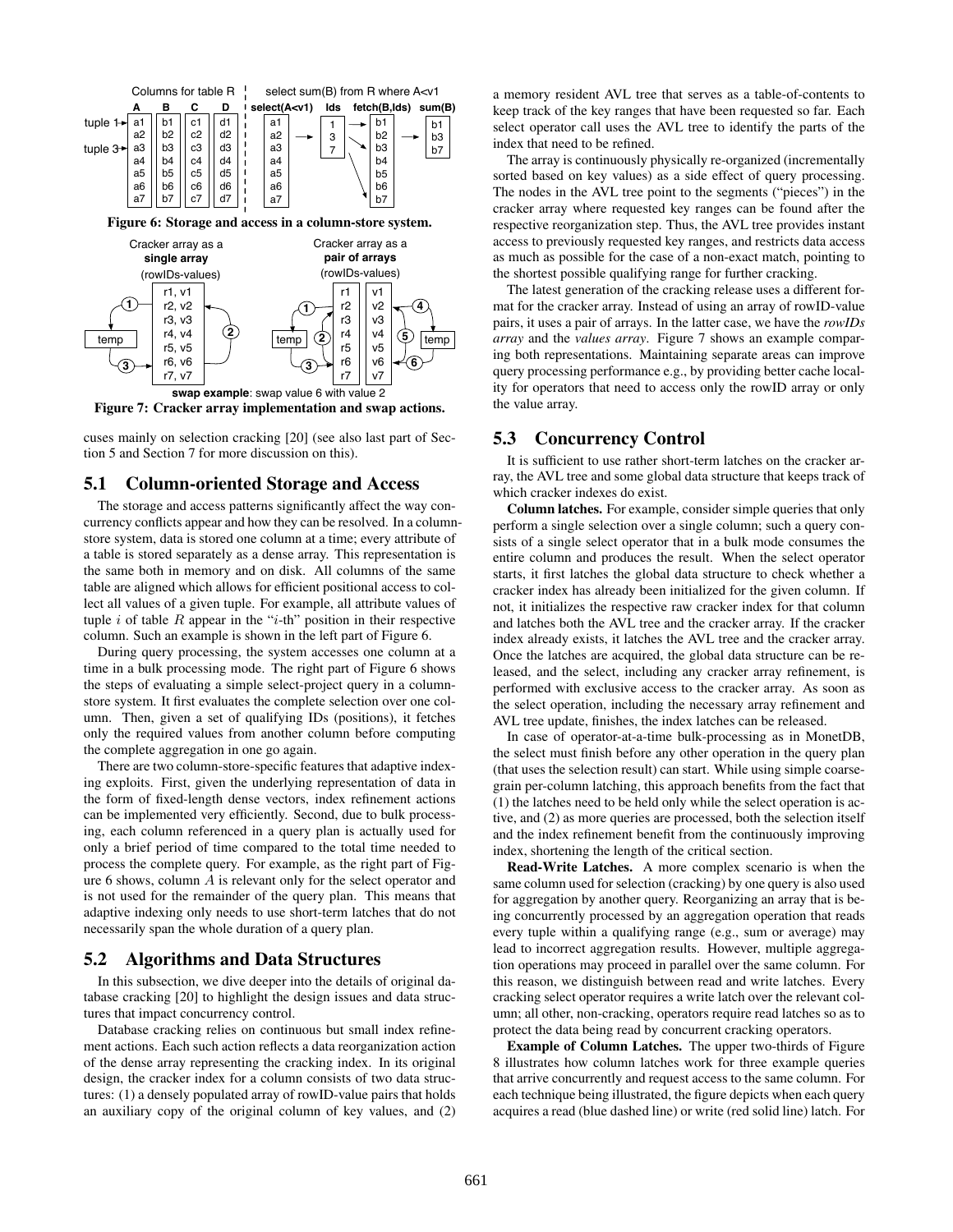

#### Figure 8: Concurrent queries with adaptive indexing.

example, reading the first example ("column latch," top row) from left to right, the three queries arrive concurrently, each requesting to compute a sum over a target range. Thus each query will first crack, and then aggregate over the qualifying range. Initially, all queries request a write latch but only one may proceed, (Q1 in our example). When Q1 finishes with its crack select operator, Q2 wakes up and starts cracking the column for its own value range. Q3 is still asleep waiting for a write latch to also perform cracking while Q1 blocks as well, as it needs a read lock for the aggregation but cannot proceed as Q2 is now cracking the column. When Q2 finishes with its crack select, both Q1 and Q2 acquire read latches and can now perform their aggregation operators in parallel. After this step, Q1 and Q2 are finished and Q3 may take a write latch and subsequently a read latch to perform its cracking and aggregation respectively.

Piece-wise Latches. As illustrated by the lower two-thirds in Figure 8, a natural enhancement is given by the fact that the index refinement of adaptive indexing in general and database cracking in particular only accesses a fraction of the index that has not yet been optimized for the requested key range. Hence, only the requested key range needs to be latched both in the cracker array and in the

AVL tree. In fact, only the two pieces (segments) that contain the boundary values of the requested key range are physically reorganized. All pieces in between are fully covered by the requested key range, and thus not touched by the cracking select operator.

Figure 9 shows an example where a new query in an already cracked array, has to touch only two pieces; only the pieces where its low and high selection bound falls in. This results in a new array which is now cracked on the low and high bounds as well.

Hence, only the re-organization of the two boundary pieces needs to be protected by exclusive read-write latches, increasing the potential of concurrency even more. With piece-specific latches, two or more concurrent queries may proceed to crack the same column concurrently as long as they are cracking different pieces of the same column. Similarly, two or more queries may proceed to crack and perform aggregation on the same column concurrently, so long as they operate on different pieces; each distinct column piece can be accessed by one query at a time for cracking, while it can be accessed by multiple queries concurrently for aggregation.

Optimizations. An additional optimization is that the two cracks needed for each range select may be performed concurrently if they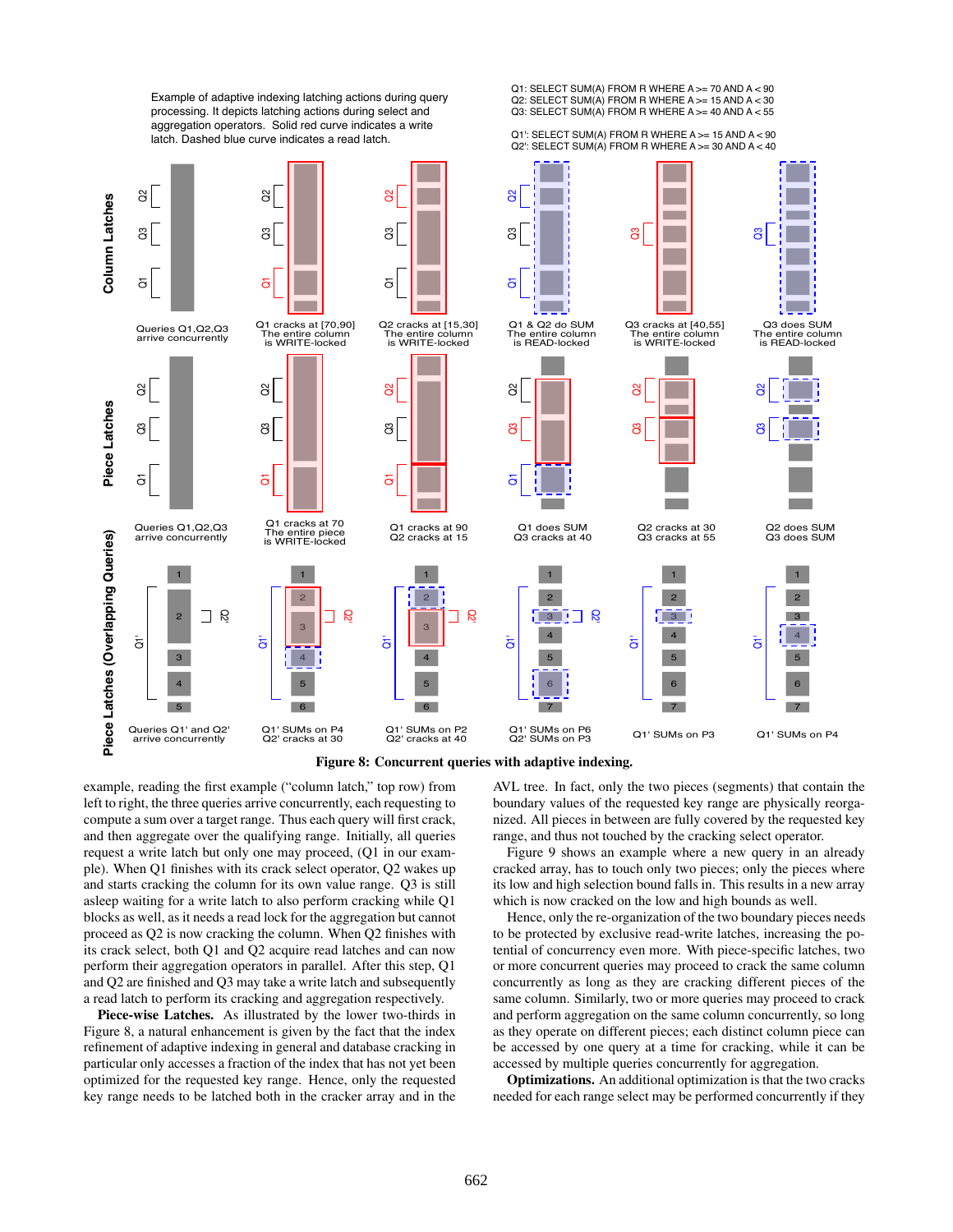

Figure 9: Only need to touch two pieces during cracking.



Figure 10: Increasing concurrency with piece latching.

are independent. For example, in Figure 9, the cracking action for bounds 15 and 105 can happen in parallel as they operate on different pieces. This way, even if there is a conflict for one of them the query actually proceeds with the second bound.

A crucial detail is that when two or more queries wait for a write latch over the same cracking piece, then upon waking up, the next query needs to re-determine its own bounds as the underlying piece has changed because of the previous query. The illustration in Figure 10 shows the various cases that may occur. Three queries need the same piece but only one can proceed. Once Q1 has finished, the structure of the underlying piece has changed, and Q2 and Q3 must reevaluate which area of the array they need to crack and where they need to latch. Every query achieves that by walking through the pieces of the array (the leaf nodes of the AVL-tree) starting from the original piece they tried to latch. For each piece they check whether their bound is in this range and if yes they try to latch this piece; otherwise they go on to the next. In Figure 10, Q2 still falls inside the original piece while Q3 is on the next one. In addition, given the creation of new pieces, now Q2 and Q3 may run in parallel as they no longer conflict.

Another optimization has to do with scheduling waiting queries in order to increase the concurrency potential. For example assume a piece with bounds on [0-100] and 5 waiting queries that want to crack on bounds Q1:20, Q2:30, Q3:50, Q4:70, Q5:90. The worst case scenario is if they wake up in the order of their requested bounds; e.g., Q1 wakes up first, then Q2, then Q3, etc. This scenario has the lowest potential for concurrency because the remaining queries must always wait. However, if Q3 runs first, the domain

is split in half and the remaining queries may run in parallel. Our implementation uses a queue for each waiting query list in a given piece and will insert in the queue the queries with an insertion sort on their bounds. Then once the currently running query finishes, the next one will be the one which is in the middle of the queue.

Example of Piece-wise Latching. The middle third of Figure 8 illustrates piece-wise latching using exactly the same queries as the top part of this figure, which illustrates column-latching. As before, Q1 initializes and latches the entire, as-yet-uncracked, column. However, once Q1 has completed the cracking for its low bound, Q2 may proceed to start cracking for its own low bound while Q1 is cracking for its high bound concurrently. This is possible as after the first crack on the low bound of Q1, two independent pieces have been created. Subsequently, while Q1 is computing its aggregation with a read latch on its qualifying piece, the rest of the queries keep cracking the other pieces of the column.

The bottom third of Figure 8 depicts one more example of piece latching, where the requested ranges may vary across the incoming queries. With piece latching, cracking and aggregation queries may work concurrently so long as each cracking query has exclusive access to the piece being cracked. Two queries may crack different pieces concurrently, and two queries may perform aggregations in parallel in the same piece.

Continuously Reduced Conflicts. As the piece-wise discussion indicates, e.g., Figure 9, the pieces on the cracker array become smaller as the workload progresses. This is the very reason why adaptive indexing enjoys improved performance as we process more and more queries upon a given column. As the pieces of the index become smaller, we achieve both better filtering and also finer-granularity of latching. Together, these factors make the task of refining the index increasingly less expensive. Regarding concurrency conflicts this means that the period of time for which a query needs to hold the write latches decreases over time, which in turn allows more queries to run in parallel. In this way, the concurrency potential improves in an adaptive way; the more important a column is for the workload, the more chances appear to exploit concurrency as the workload evolves.

Other Adaptive Indexing Methods. The techniques presented here apply as is to the rest of the column-store designs for adaptive indexing which we introduced in [23]. This is because the ideas in [23] maintain the same underlying philosophy and follow the same column-store model. In addition, in future work we discuss interesting opportunities on how the status of the system during concurrency control may trigger new algorithm designs to improve performance even more, mainly by allowing for dynamic strategies which are driven by concurrency conflicts.

### 6. EXPERIMENTAL ANALYSIS

In this section, we report on a first implementation of concurrency control in adaptive indexing. The space of research is very broad, as we described in the previous sections. Here, we concentrate on the case of testing a column-store implementation of adaptive indexing using a full existing implementation of database cracking in the MonetDB open-source column-store.

Set-up. The set-up in the following experiments is as follows. We use a table of 100 million tuples populated with unique randomly distributed integers. The crucial part of adaptive indexing concerning concurrency is the index refinement as side effect of the selection over a base table. Consequently, to focus on this, we use simple range queries of the form.

> Q1: select count(\*) from R where  $v_1 < A_1 < v_2$ Q2: select sum(A) from R where  $v_1 < A_1 < v_2$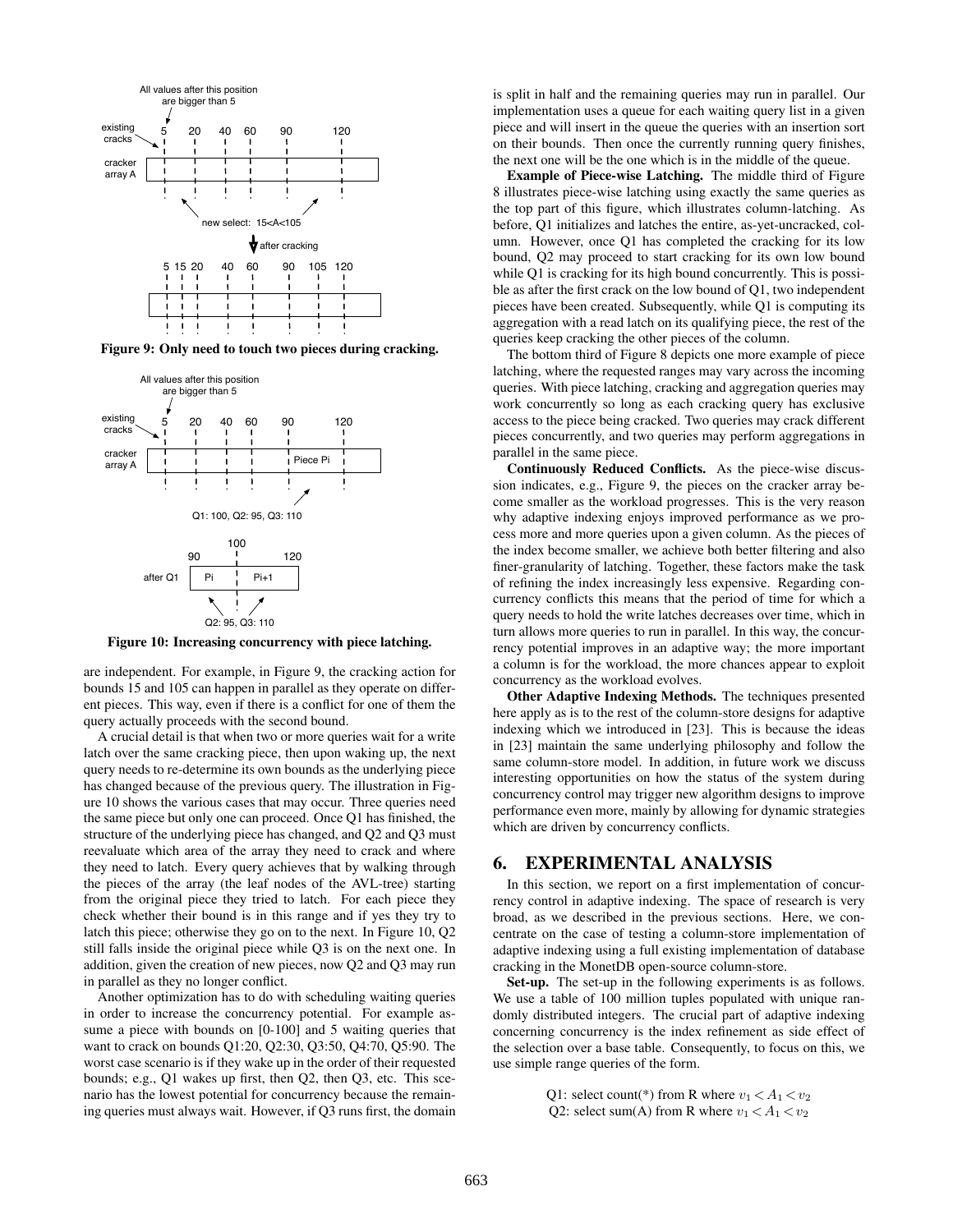

The important difference between the two query types is that the second one has to do more work, i.e., both aggregation and selection/cracking.

In order to gauge the impact of concurrency on performance, we increase the number of clients submitting queries concurrently. We use lightweight queries in order to make the overhead of concurrency more prominent. The effect of more complex queries on adaptive indexing, e.g., TPC-H, can be seen in [22].

We use a 3.4 GHz Intel Core i7-2600 quad-core CPU equipped with 32 KB L1 cache and 256 KB L2 cache per core, 8 MB shared L3 cache and 16 GB RAM. The operating system is Fedora 14.

#### 6.1 Basic Performance

This first experiment establishes context by illustrating the basic trade-offs of adaptive indexing as distinct from any concurrency related overhead. The scenario is a completely dynamic environment. We assume no workload knowledge and idle time to prepare the system. The only given is that the data is assumed loaded in its basic form. Immediately after the data is loaded, queries begin to arrive in a steady stream with no "think-time."

The experiment compares three approaches using queries of type Q1. In the default case, the system accesses the data using plain scans, with no indexing mechanism present. At the other extreme, we consider the case of a very active approach that resembles a traditional indexing mechanism: when the first query arrives, we build the complete index before we evaluate the query, which can then exploit this index. The benefit is then available to all future relevant queries. In our implementation over a column-store it is sufficient to completely sort the relevant column(s) and then use binary search to access them.

We use adaptive indexing via a complete implementation of database cracking over MonetDB. Query processing operators reorganize relevant columns and tree structures on-the-fly to reflect the knowledge gained by each query. All changes happen automatically as part of query processing and not as an afterthought.

Figure 11(a) compares the basic performance of these three approaches in terms of per-query response time for running 10 queries serially one after the other through a single database client. The queries use random range predicates with a stable 10% selectivity. The default scan-based approach has a rather stable behavior. The first query is slightly slower, fetching the data from disk. The full indexing approach, labeled "sort" in the figure, shows a significant overhead when building the index with the first query; then enjoys great performance from the second query onwards.

The problem with the scan approach is that it does not exploit past knowledge, resulting in relatively slow performance throughout the span of a workload. The problem with the full indexing approach is that it significantly penalizes the very first query. If this query were an outlier, or if the workload span turned out to consist of only a few queries, then this extra overhead may never pay off. Figure 11(b) visualizes this by depicting the running average response time for the same experiment. 10 queries are far from enough to amortize the high investment of building the full index with (or before) the first query.

Adaptive indexing solves the above problems in dynamic environments. Figure 11(a) shows how it maintains a lightweight first touch to the workload but at the same time, it continuously learns and improves performance in a seamless way, without overpenalizing queries. Performance improves continually and almost immediately in response to the workload. The more queries arrive, the more performance improves. Figure 11(b) confirms that the low initial investment pays back quickly; after only 8 queries the initial investment has paid off and the average per-query response time of adaptive indexing becomes less than that of a basic scan approach.

The performance seen in this experiment is representative of the adaptive indexing behavior. The interested reader can refer to previous papers for in-depth analyses regarding multiple parameters, e.g., skew, updates, multi-column indexes, etc. [20, 21, 22, 11, 12, 14, 23]. In the rest of the following analysis, we focus solely on concurrency control issues.

### 6.2 Concurrency Control

Let us now focus on how concurrency control impacts performance. For ease of presentation, in this section we first present a broad analysis. Then, the next section will dive deeper into analyzing the behavior for various parameters and it also presents piece latches in more detail.

The set-up of our next experiment is as follows. We repeatedly run a sequence of 1024 random range queries of 0.01% selectivity and of type Q2. Each time, we increase the number of concurrent streams. Selectivity is purposely kept high to more clearly isolate the costs of the select operator, i.e., do not let aggregation operators hide any overheads. The next section studies this parameter in more depth. In more detail, we run the serial case where one client runs all 1024 queries, one after the other. Then, we use 2 clients that start at the same time and each one fires 512 queries. Then, we repeat the experiment by starting 4 clients at the same time and each one fires 256 queries, and so on. We go up to the limit of 32 clients which is the threshold that our experimentation platform, MonetDB, puts in order to throttle the incoming clients and control the amount of concurrent query threads. For every run we use exactly the same queries and in the same order.

Figures 12(a) and (b) depict the results for plain scan, full indexing (sort) and for database cracking, using piece latches. In both figures, the *x*-axis lists the increasing number of concurrent clients. In Figure 12(a), the *y*-axis represents the total elapsed time needed to run all 1024 queries. In Figure 12(b), the *y*-axis shows the "inverted" results for the same experiment, i.e., depicting throughput in terms of queries per second rather than total execution time for all 1024 queries.

For all approaches we see a rather similar trend, i.e., performance shows a linear decrease in total execution time and consequently a linear increase in throughput when going from one over two to four clients, i.e., up to the number of CPU cores in our system. Then performance peaks at 8 clients, before leveling out and remaining quite stable up to the case of 32 clients running 32 queries each.

The relative behavior between the three different approaches remains the same, regardless the number of concurrent queries. Scan suffers from having to scan the complete column with each query.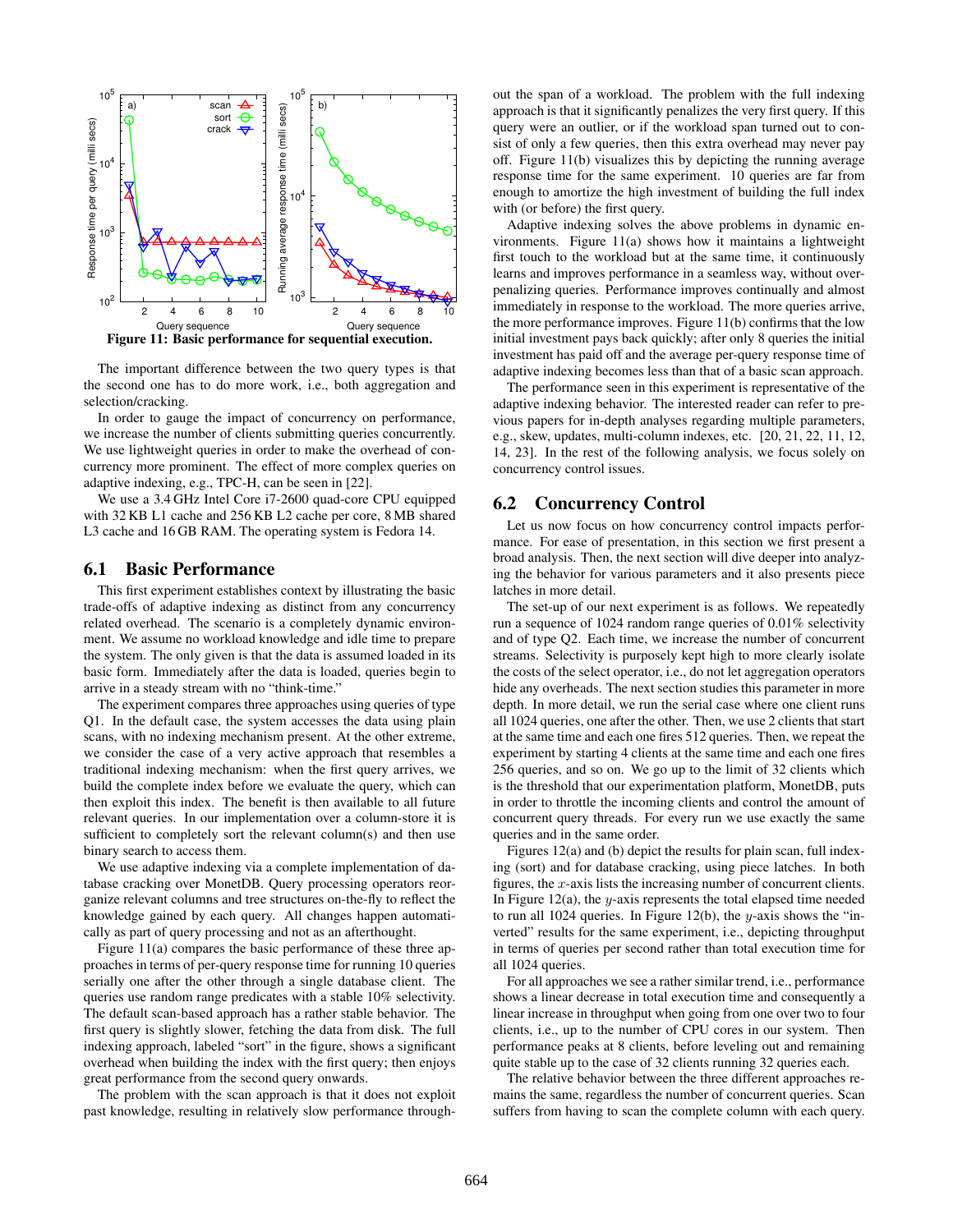

Figure 12: Effect of Concurrency Control on Total Time.

Full indexing improves over plain scans, but suffers from having to build the complete index via sorting the column. On the other hand, adaptive indexing maintains its competitive advantage and adaptive behavior even with concurrent queries.

We point out that due to their purely read-only data access, neither scans nor binary search actions used in full indexing require any concurrency control during the actual query processing. Adaptive indexing on the other hand has to incur concurrency control costs as it turns read queries into write queries. Nevertheless, its performance remains unaffected.

All in all, the results in Figure 12 confirm that although adaptive indexing introduces write access for conceptually read-only queries, concurrency is not only possible but also beneficial. Instead of having issues with multiple queries touching the same data, adaptive indexing manages to parallelize queries and benefit from that. The amount of index refinement — and hence the length of the critical part of the query — becomes less and less with every query, quickly vanishing behind the non-critical parts that can be executed in parallel. The next section discusses these issues in more detail.

Figure 13 provides insight on the overhead of concurrency in adaptive indexing. Using the same set-up as before, we run the 1024 queries using a single client. This way all queries run sequentially one after the other. Hence, no concurrency control is required to protect data structures and ensure correct execution. We repeat the experiment twice. For the first run, the concurrency control mechanisms are enabled but for the second run we disable all concurrency control activities. Given sequential execution, the sole difference between the two runs is that the first performs concurrency control related actions (mainly managing, acquiring and releasing latches), while the second one does not. Thus, the difference in execution time between both runs is the administrative overhead required for the concurrency control mechanisms of adaptive indexing. Figure 13 reports the total costs to run all 1024 queries. For the complete sequence of 1024 queries, the concurrency control overhead is less than 1%.

### 6.3 Detailed Analysis

Having seen a generic analysis in the previous section, we now go into more detail to explain the behavior seen under various parameters. Figure 14 depicts the results for our next experiment. We use the same set-up as before, i.e., 1024 random queries and a varying number of clients ranging from 1 (sequential execution) to 32 clients. Here, we also present the behavior of piece vs column latches as well as we study both queries of type Q1 and of type Q2. In addition, we run the experiment for various selectivity factors



Figure 13: Concurrency Control Overhead of Adaptive Indexing (with and without concurrency control.)

for each case; queries remain random but selectivity varies. The graphs in Figure 14 depict the total time needed to run all queries in each case, i.e., the time reported is the time perceived by the last client to receive all answers for all its queries.

Figures 14(a) and (b) demonstrate the performance for queries of type Q1 with column and piece latches respectively. Excluding the low selectivity case (90%), performance is rather similar for all selectivity runs. This is true both for column and piece latches. With selectivity 90% all queries use low and high bounds in their range selection predicates that are focused on only 10% of the column. As a result adaptive indexing improves even faster by refining these areas of the column faster compared to other selectivity cases.

When comparing column and piece latches in Figures 14(a) and (b) we see that piece latches bring significantly more improvements to the adaptive indexing performance. With column latches performance is rather stable which means that adaptive indexing is not affected by concurrent queries but at the same time it does not manage to exploit opportunities for parallelism. This effect is even more noticeable in Figures 14(c) and (d) where we study queries of type Q2. For such queries an aggregation on the selection column needs to be performed. For this reason, an aggregation operator needs to hold a read latch while going through all qualifying tuples, computing the aggregation. During this time, no cracking can happen and thus no other select operator may run. Only read latches are allowed, e.g., for other aggregation operators of other queries. In the case of column latches, this results in a significant penalty; the whole column needs to be latched.

The lower the selectivity, the higher this penalty as the time needed to perform the aggregation increases (due to more tuples qualifying the selections) and dominates the total query cost. On the other hand, with piece latches we allow many queries to run in parallel multiple kinds of previously conflicting operations over the same column as long as they operate on different pieces. Now two queries may crack in parallel two or more different pieces or may crack in one piece and run aggregation on others. This increased parallelism allows piece latching to materialize an even more significant benefit which in the case of Q2 type queries becomes more evident due to the need to maintain read latches for a longer period of time. In this way, this phenomenon becomes more apparent as the selectivity decreases in Figure 14(d).

Figure 15 gives more insight in the above results by breaking down the time of individual queries. It depicts the wait time and the crack time for each individual query as the workload sequence evolves. This is for the case of queries of type Q2 using piece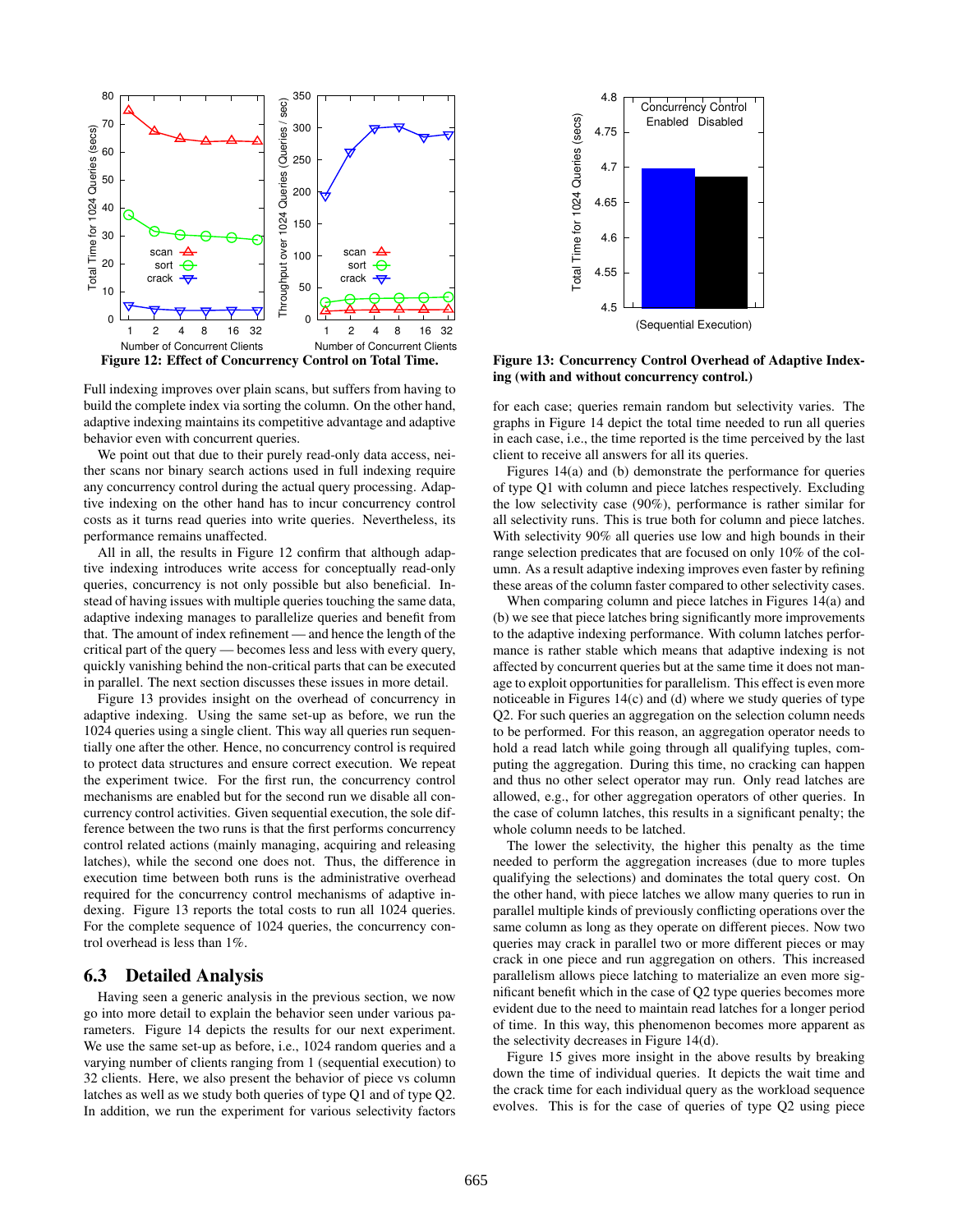

latches with 50% selectivity and with 8 clients. The wait time is defined as the time each query spends in waiting to acquire a latch. For each query, the number plotted reflects all waiting time, i.e., both for write latches during the crack select operator as well as the waiting time for read latches during the aggregation operator. In addition, the time reflects the time needed to acquire all latches for all relevant pieces in each operator. The crack time is defined as the time spent purely on refining the index during the select operator (under write latches).

Figure 15 shows that the crack costs follow the behavior which was observed in past adaptive indexing papers as well, i.e., the more we touch a specific column, the more the index is refined. As pieces become smaller due to more fine grained indexing, subsequent index refinement operations become faster. This is what brings the adaptive behavior and Figure 15 shows that adaptive indexing maintains this behavior even during concurrent queries.

The second observation from Figure 15 is that the waiting time, i.e., the concurrency control conflicts, shows a similar behavior; it decreases as the workload sequence evolves. Naturally, the very first query does not have to wait at all, depicting a zero cost waiting time in Figure 15. The next 7 queries though have to wait until the first one finishes cracking the column. This is 7 queries because we use 8 concurrent clients in this experiment and they all have to wait because when the experiment starts there is no cracking index, meaning that the first query has to latch the complete column. Once the first query adds some partitioning, then the concurrency opportunities increase and soon after a few queries have cracked the column, the waiting times decrease.

The main bottleneck in the crack select where the write latches are required is the index refinement time. As this time decreases in Figure 15, the concurrency conflicts decrease as well. A closer observation on the waiting time in Figure 15 shows that the wait time almost matches the crack time behavior. For some queries (including the first one) the wait time is minimal as they happen to arrive at a time that the needed piece is free of latches. For the rest of the queries, the wait time follows a continuously decreasing trend similar to crack time; the crack time of one query is in practice the wait time for another query, waiting for a given column piece.

Thus, by using short latching periods and quickly releasing latches as soon as possible, adaptive indexing manages to exploit concurrent queries as opposed to suffering from them. In addition, it is interesting to notice that since adaptive indexing gains continuously more and more knowledge about the data, these latching periods become ever shorter which improves performance even more.

### 7. FUTURE WORK

In this section, we discuss on-going efforts and future work with regard to concurrency control in adaptive indexing.

Each distinct adaptive indexing algorithm follows its own strategy on how the index is incrementally and adaptively refined. For example, database cracking follows a very "lazy" approach with only small index refinement steps [20]. Adaptive merging on the other hand introduces sorting steps to reach optimal performance faster [14]. The hybrid adaptive indexing algorithms presented in [23] use a collection of steps such as radix clustering, plain cracking and sorting steps. In any case though, the decision on which algorithm to use is fixed a priori.

We observe that with concurrency control in mind, we have the opportunity to optimize the system performance and adaptivity with concurrent queries by revisiting the choice for strictly deciding adaptive indexing algorithms a priori.

*"Active" Algorithms.* In adaptive indexing, read-only queries may trigger physical structural changes, which in turn can introduce read-write conflicts. As long as these incremental refinement steps continue, we may encounter concurrency issues. However, once an index has reached an optimal state for the current workload, queries cease to trigger refinement actions and any accompanying concurrency issues. From this, one might conclude that "active" strategies that aggressively refine the index could be less prone to concurrency issues because there would be reduced opportunity for conflict to occur at the cost of incurring a potentially high cost during the active steps.

*"Lazy" Algorithms.* The counterpart of active strategies develops "lazy" techniques where certain queries refrain from introducing any side effects and thus immediately avoid or significantly reduce the need for concurrency control. For example, we can deliberately ensure that only one query at a time operates with side effects on a given part of the data. This would reduce write contention and thus enable higher concurrency levels, but at the cost of slower rates of refinement.

*Dynamic Algorithms.* Until now, adaptive refinement actions have *reacted* to each query independently, deciding for each individual query how to refine data structures for the current workload. One natural next step is thus to consider using groups of multiple queries to guide index refinement. For example, all queries waiting for a given index piece may contribute to a more high level strategy on how to refine the index for the given value range. For example, one idea is to invest in algorithms that in one step refine the index for multiple query requests. The key here is that we both exploit